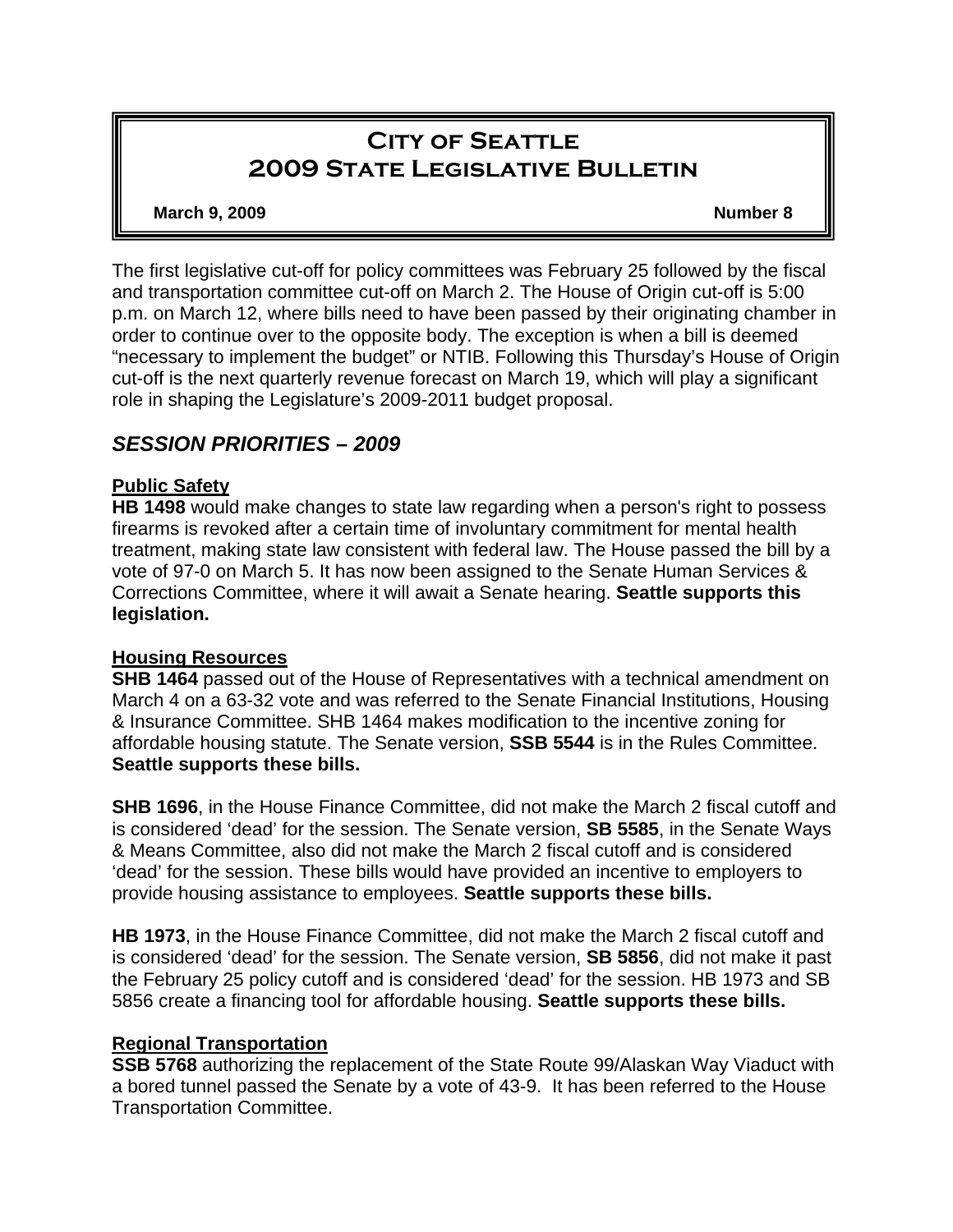**ESHB 1978** appropriate the transportation funds from federal economic stimulus plan. Funding for Mercer Street and Spokane Street was not included. This bill was signed by the Governor on March 5.

## **Health Care**

**SHB 1985** requires local health districts to comply with minimum health standards as a condition for receiving state funding. This legislation is in the House Rules Committee.

**SB 6074** would have allowed health districts within all or part of a county and provide a property tax of up to thirty cents per one thousand dollars of assessed value to be used solely for public health. This bill did not make it out of the Senate Ways & Means Committee.

## **Education**

**SHB 2261** was heard in the House Committee on Education Appropriations on March 2 and the House Ways & Means Committee on March 6, and is now scheduled for another hearing in the House Ways & Means Committee on March 9. SHB 2261 states that the Legislature intends to monitor the progress of developing formulas, processes, and systems and to begin a schedule of implementation in the 2011-12 school year. **Seattle signed in supporting this legislation**. The Senate version, **SB 6048**, passed out of the Early Learning & K-12 Education Committee on February 24 and is now in Rules. **Seattle supports this legislation.** 

# *STATEMENT OF POLICY – 2009*

# **Climate Protection & Environment**

**HB 1819** and **SB 5735**, by request of Governor Gregoire, would take steps to implement a regional cap-and-trade program in line with the Western Climate Initiative. **Seattle testified in support of the original legislation**, though both bills have been modified significantly since then. Both bills were passed to their respective Rules committees on Monday, March 2, where they now await floor action.

# **Energy**

**2SHB 1747** passed out of the House Committee on Ways & Means on March 2 and was placed on the Second Reading Calendar in the Rules Committee on March 6. The Senate version, **2SSB 5854**, passed the Senate Ways & Means Committee on March 2 and was made eligible to be placed on Second Reading in the Rules Committee on March 5. This legislation will implement the Climate Action Team's energy efficiency recommendations by: promoting low-energy-use building codes; requiring disclosure of buildings' energy use scores; financing energy-saving upgrades to existing buildings; and reducing low-income households' utility bills. The original versions of the bills allowed cities and counties to create a "conservation utility"; this authority is removed from the current versions of these bills. **Seattle supports this legislation.**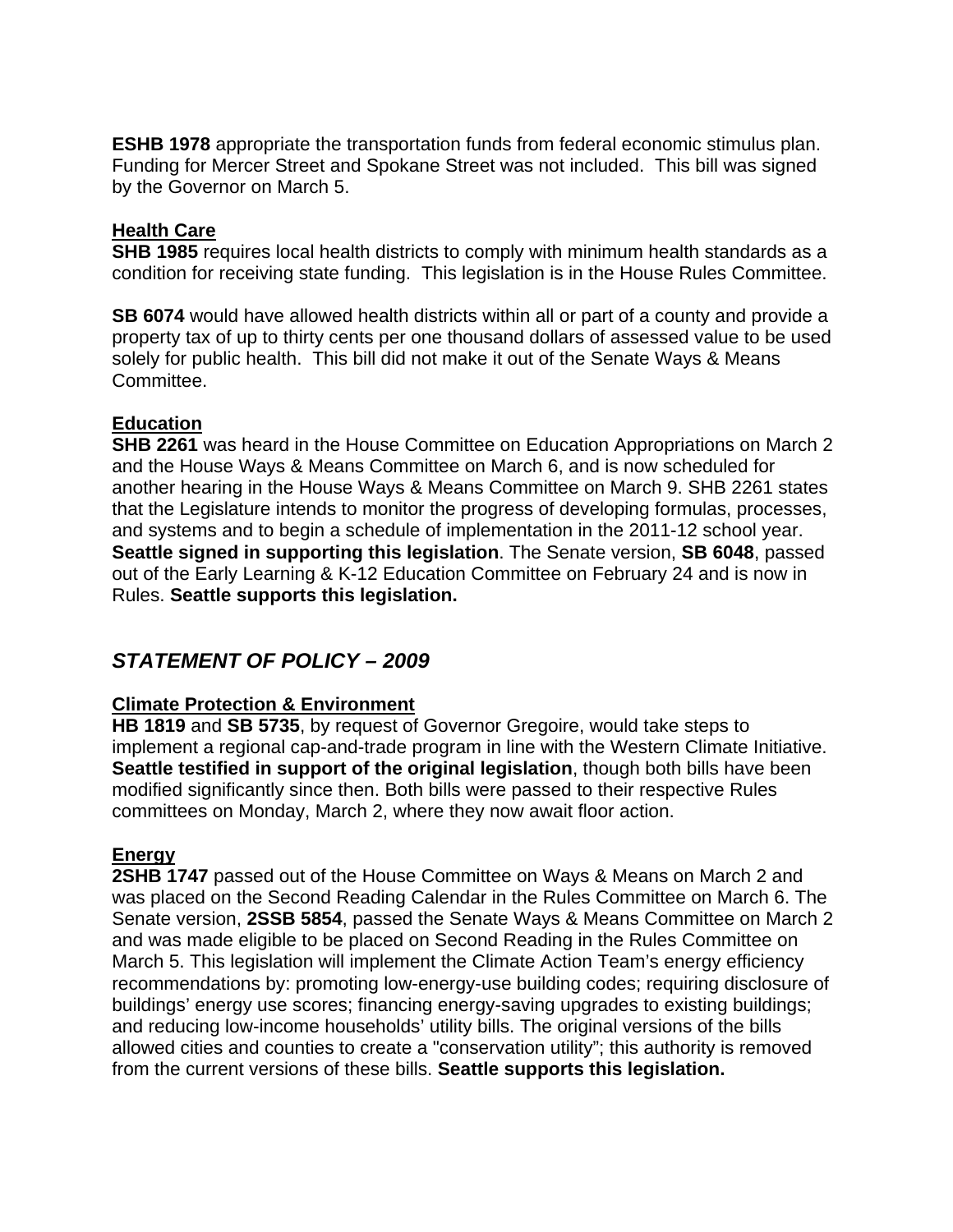## **Growth Management, Land Use and Annexation**

**SSB 5321** would continue the current sales tax credit for annexation over 10,000 by cities under 400,000. It provides approximately \$600,000 for Seattle in the event of an annexation in the North Highline area. However, it was amended in the Senate Ways & Means Committee to allow smaller cities an extra 0.1% sales tax credit if an annexation "commences" before 2010. The bill passed out of the Ways & Means Committee and was sent to the Rules Committee.

**HB 1710** which would provide up to \$5 million for an annexation in the North Highline area passed out of the Finance Committee and is now in the Rules Committee.

### **Hazardous and Solid Waste**

**2SHB 1469** was placed on Second Reading in the Rules Committee on March 6. 2SHB 1469 would establish the product stewardship recycling act for mercury-containing lights. **Seattle supports this bill.** 

**2SHB 1165** passed out of the House Committee on General Government Appropriations on February 26 and was passed to the Rules Committee on March. 2SHB 1165 provides for the safe collection and disposal of unwanted drugs from residential sources through a producer-provided and funded product stewardship program. **Seattle supports this bill.** 

### **Infrastructure/Finance**

**HB 2249** is a bill that only affects King County (KC) and the cities in King County that have proposed annexation areas. This bill would extend the existing sales tax credit for annexations over 10,000 to January 1, 2012. It allows KC to impose a utility tax in the unincorporated areas. Finally, it requires a performance audit of KC, specifically looking at overhead costs, service and streamlining improvements and local and regional services provide inside and outside of cities. The bill was amended and now it would make cities ineligible for state grants like TIB and PWTF if they didn't annex their PAAs. The bill also requires KC to provide \$10 million annually to assist with annexations. This bill is now eligible to be voted on in the House.

**HB 1422** allowing the taxation of brokered natural gas to be maintained at a status quo level was voted out of the House Finance Committee and is in the Rules Committee. **Seattle supports this legislation.**

# **Parks**

**SB 5967** was placed on Second Reading the Senate on March 5. In its revised form, the bill expressly prohibits any city, town, county, or district from discriminating against any person on the basis of sex in the operation, conduct, or administration of community athletics programs for youth or adults. It also requires jurisdictions that operate a community athletics program or issue permission to a third party for the operation of such program on its facilities to adopt a non-discrimination policy by January 2010. **Seattle currently supports this legislation.**